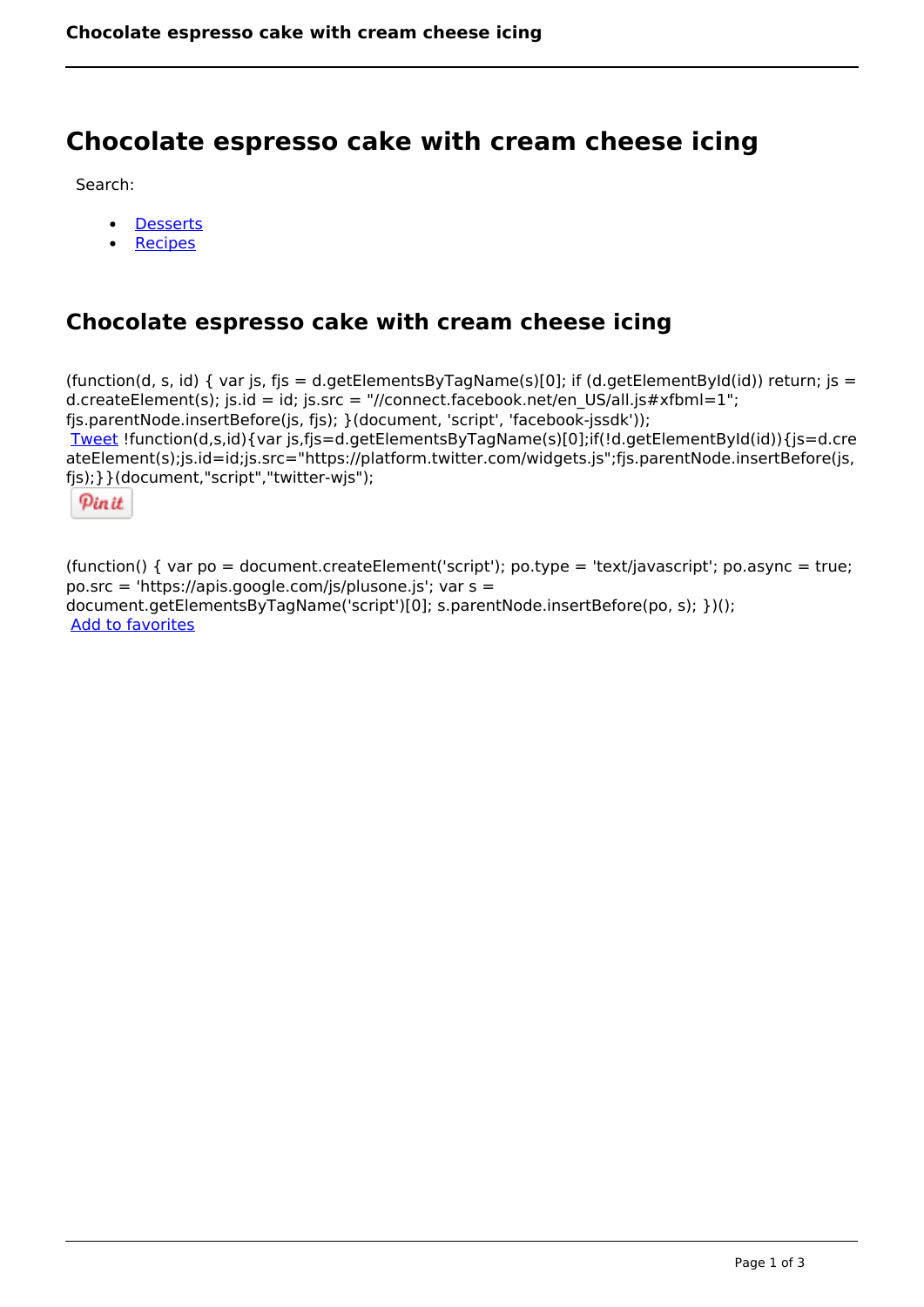### **Chocolate espresso cake with cream cheese icing**



Rate this recipe

0 people are cooking this [Count me in](https://www.naturalhealthmag.com.au/flag/flag/favorites/1787?destination=printpdf%2F1787&token=3525489373702cefa1c1714174939787)

An indulgent chocolate cake with espresso cream cheese icing. Need we say more?

#### **INGREDIENTS**

Cake

- 100 g 70% dark organic chocolate
- 125 g butter
- ½ cup freshly brewed strong espresso
- 1½ cups almond meal
- $\cdot$   $\frac{1}{2}$  cup potato flour
- $\cdot$   $\frac{1}{2}$  tsp salt
- 4 tbsp cocoa (or 3 tbsp raw cacao)
- 80–100 g brown sugar, to taste
- 2 eggs
- $\cdot$   $\frac{1}{2}$  cup milk of choice
- 1 tsp baking soda
- 2 tsp apple cider vinegar or lemon juice

#### Icing

- 250 g cream cheese, at room temperature
- 45 g butter, at room temperature
- $2\frac{1}{2}$ –3 tbsp brown sugar, to taste
- 1 tsp vanilla paste